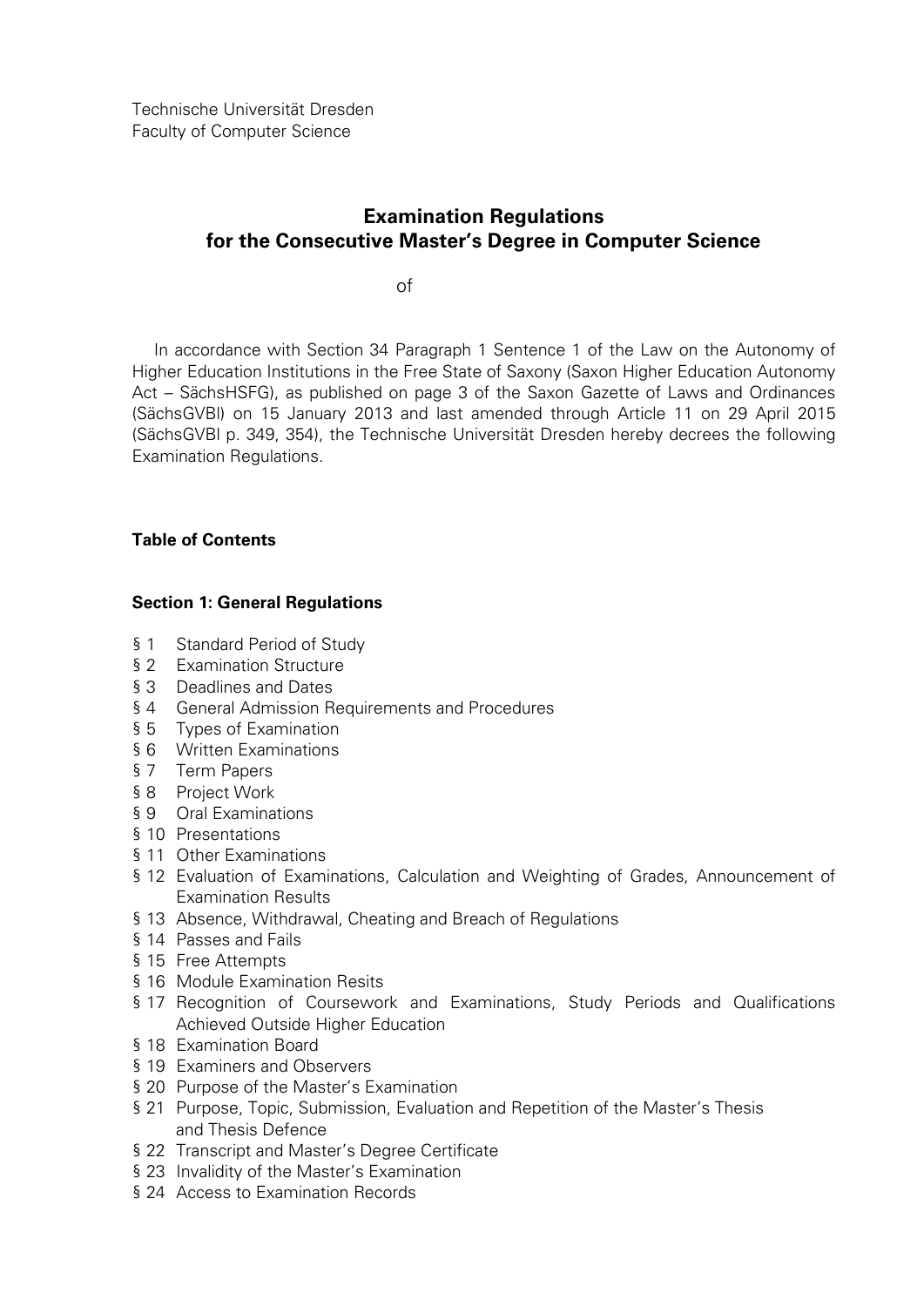# **Section 2: Subject-Specific Regulations**

§ 25 Duration, Structure and Scope of the Degree Programme

§ 26 Academic Requirements for the Master's Examination

§ 27 Subject, Nature and Scope of the Master's Examination

§ 28 Deadline for the Submission of the Master's Thesis and the Duration of the Thesis Defence

§ 29 Master's Degree

# **Section 3: Final Provisions**

§ 30 Entry into Force and Publication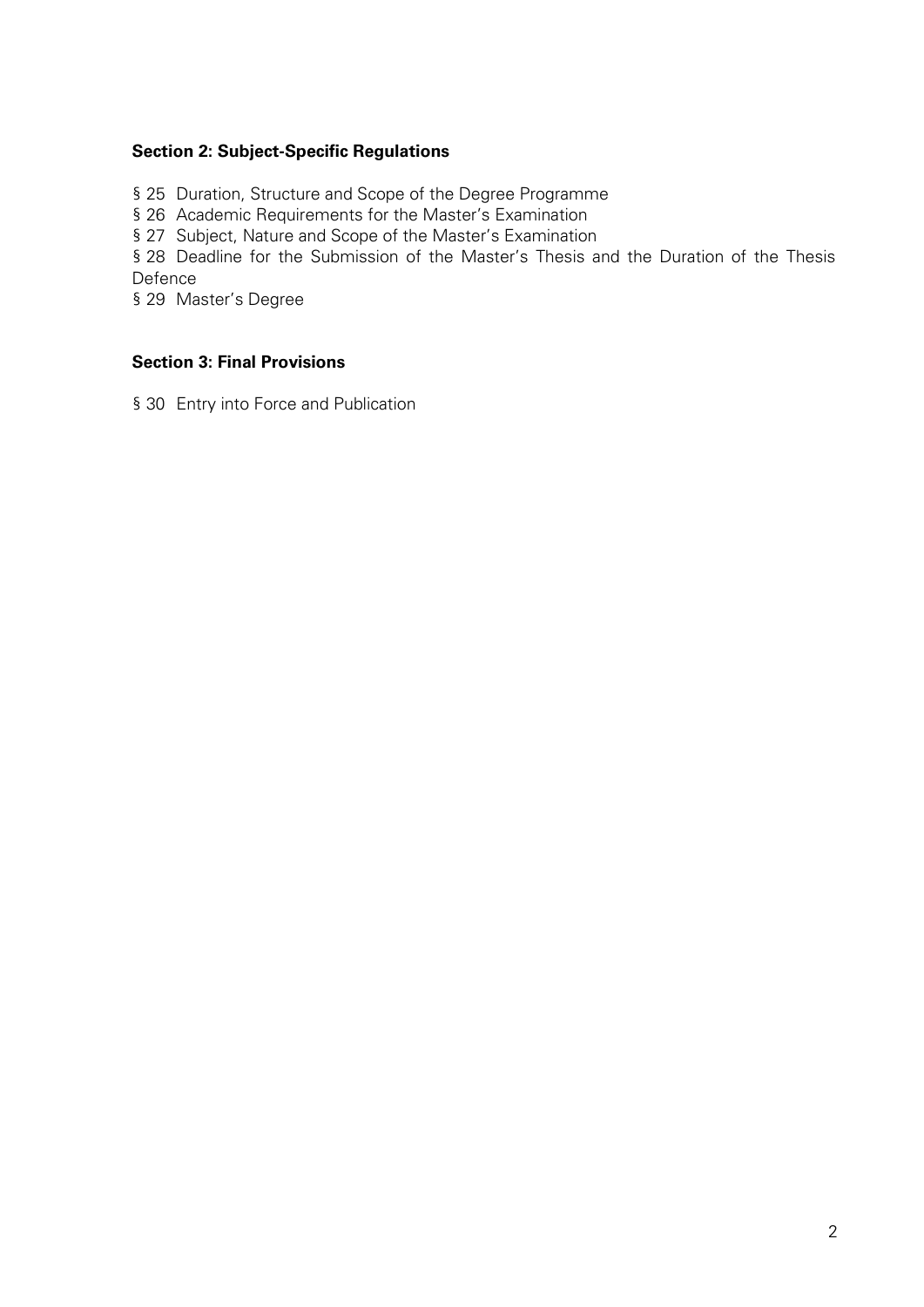#### **Section 1: General Regulations**

### **§ 1 Standard Period of Study**

The standard period of study for the Master's in Computer Science comprises contact hours, private study and the master's examination.

# **§ 2 Examination Structure**

The master's examination consists of module examinations, and a master's thesis and defence. A module examination is taken at the end of a module and generally consists of an examination. Examinations are taken during the course of study.

#### **§ 3 Deadlines and Dates**

(1) The master's examination should be taken within the standard period of study. If a master's examination has not been taken within four semesters following the end of the standard period of study, it will be marked as a fail. A failed master's examination may be reattempted once within a period of one year. After this period, it will be marked as a fail once again. A second resit must be taken on the next possible examination date; otherwise, the master's examination will be definitively marked as a fail.

(2) Module examinations should have been taken by the end of the semester indicated in the study schedule.

(3) The Technische Universität Dresden will arrange its Study Regulations and teaching to ensure all students are able to complete their coursework, examinations, master's thesis and defence within the set deadlines. Students will be informed in good time about the nature and quantity of the coursework and examinations to be completed, as well as the dates and deadlines of the same; they will also be notified in good time about the date on which they will receive the topic of their master's thesis, the submission deadline for this work, and the date on which they will have to defend it. Students will also be informed of the resit opportunity available for each module examination.

(4) Current and future deadlines cease to apply during periods of maternity and parental leave.

# **§ 4 General Admission Requirements and Procedures**

(1) The master's examination can only be taken by students who:

- 1. are enrolled on the Master's Degree in Computer Science at the Technische Universität Dresden; and
- 2. meet the academic requirements (§ 26); and
- 3. have submitted a handwritten or word-processed declaration regarding the information contained in § 4 (4) No. 3.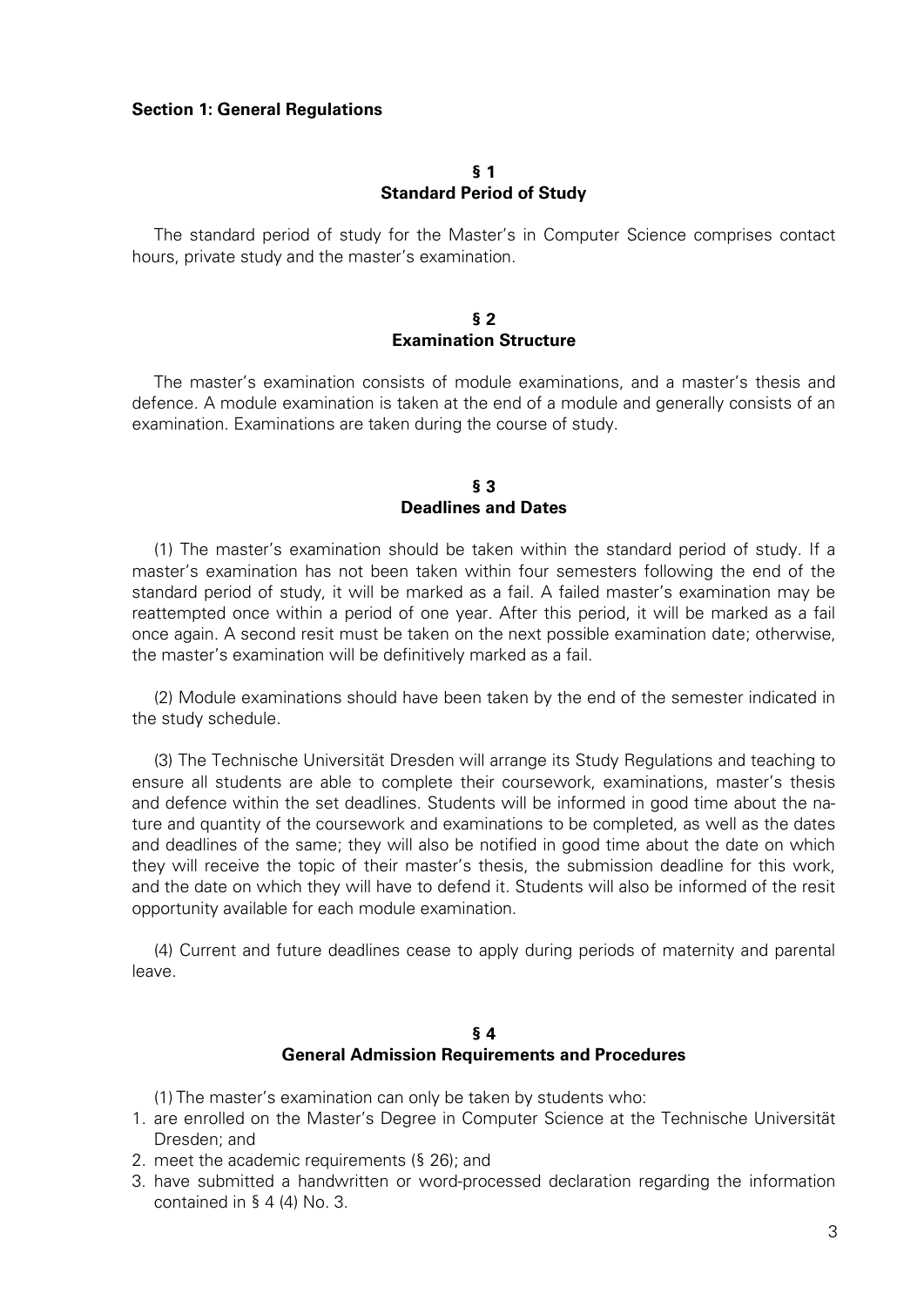(2) Students must register for examinations; they may then deregister without stating their reasons. Registration will close two weeks before oral examinations and three working days before all other types of examination. The manner and deadline of registration and deregistration will be determined by the Examination Board (Prüfungsausschuss) and announced at the beginning of each semester through the Faculty's usual channels. The same applies to any prerequisites for admission to examinations.

(3) Admission will be granted for students

- 1. to take an examination once they have registered for the same;
- 2. to write a master's thesis once they have requested a topic or, in the case of § 21 (3) Sentence 5, once a topic has been issued; and
- 3. to defend a master's thesis once they have achieved a mark of at least "sufficient" (4.0) in the same.

(4) Admission will be rejected if

- 1. the requirements indicated in § 4 (1) have not been met, or the procedural regulations described in § 4 (2) have not been observed; or
- 2. a student submits incomplete documentation; or
- 3. a student has definitively failed an examination required to successfully complete the Master's in Computer Science.

(5) Admission will be granted by the Examination Board. The announcement may be made publicly. The provisions set forth in § 18 (4) remain unaffected.

#### **§ 5 Types of Examination**

(1) The following types of examination may be taken:

- 1. Written examinations (§ 6);
- 2. Term papers (§ 7);
- 3. Project work (§ 8);
- 4. Oral examinations (§ 9);
- 5. Presentations (§ 10); and/or
- 6. Other examinations (§ 11).

No written examinations are held under multiple choice conditions.

(2) Depending on each module description, coursework and examinations must be completed in either German or English. In the cases mentioned in the corresponding module descriptions, students may submit an application to the Examination Board to complete coursework and examinations in English. Such applications must be made in writing up to two weeks before the examination date.

(3) If students can credibly prove they are unable to take all or part of the examinations in their intended form due to a prolonged or permanent physical disability and/or chronic illness, they may submit an application to the Chair of the Examination Board to complete examinations within an extended time frame or in an equivalent manner. A medical certificate may be requested in such cases and, in case of doubt, an official medical certificate. The same applies to any prerequisites for admission to examinations.

(4) If students can credibly prove they are unable to take examinations in their intended form due to the care they owe to their own children up to the age of 14 or their close rela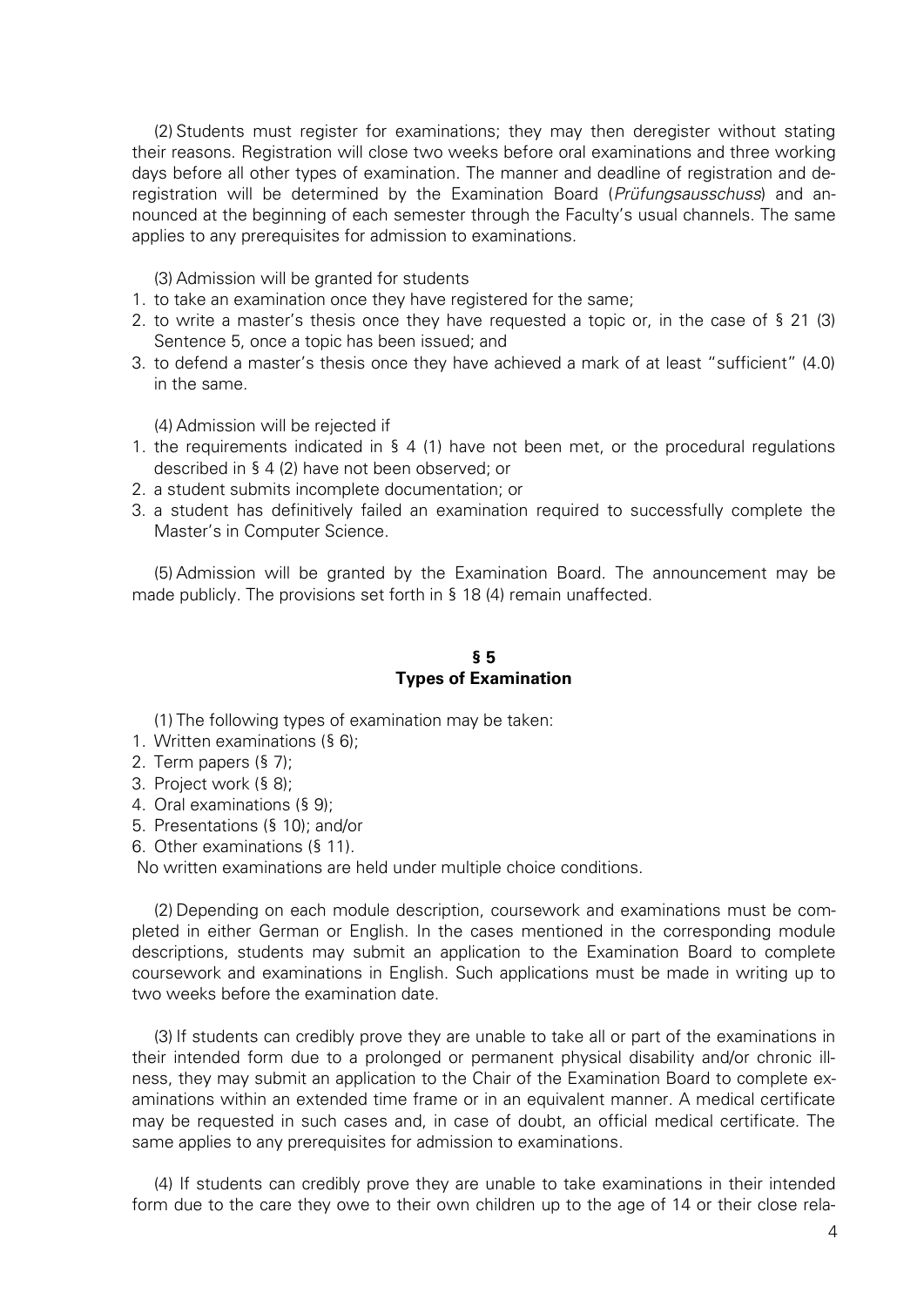tives, they may submit an application to the Chair of the Examination Board to complete examinations in an equivalent manner. Close relatives are children, parents, grandparents, spouses and partners. In such cases, the Chair of the Examination Board will consult with the responsible examiner and, after due consideration, decide how the examinations are to be taken. The following are considered suitable compensation measures: extended or postponed deadlines; the use of other media; the use of other examination rooms within the university; and alternative examination dates. The same applies to any prerequisites for admission to examinations.

# **§ 6 Written Examinations**

(1) In written examinations, students should demonstrate their ability to use their necessary basic knowledge and the common methods of the subject to solve tasks and deal with topics within a limited time frame and with a limited amount of resources.

(2) If students have to pass certain written examinations to continue their studies, these will generally be marked by two examiners, especially in the case of final resits. The final grade will be calculated as the average of both individual marks, as described in § 12 (1). The marking process should not take longer than four weeks.

(3) The duration of each written examination is specified in the corresponding module description; written examinations must not last under 90 minutes or over 180 minutes.

# **§ 7 Term Papers**

(1) By writing term papers, students should demonstrate their ability to use specialist literature and other resources to work on selected questions within a limited time frame. Students should also prove they possess the basic techniques for scientific work.

(2) The provisions set forth in § 6 (2) also apply to term papers.

(3) The amount of time granted for term papers must not exceed 120 hours. The specific time frame is indicated in the corresponding module description.

#### **§ 8 Project Work**

(1) During project work, students can usually demonstrate their ability to work in a team, and especially to develop, implement and present their ideas. They should also demonstrate their ability to define goals for a larger task while developing interdisciplinary approaches and ideas.

(2) The provisions set forth in § 6 (2) also apply to project work.

(3) The amount of time granted for project work is indicated in the corresponding module description and must not exceed 24 weeks.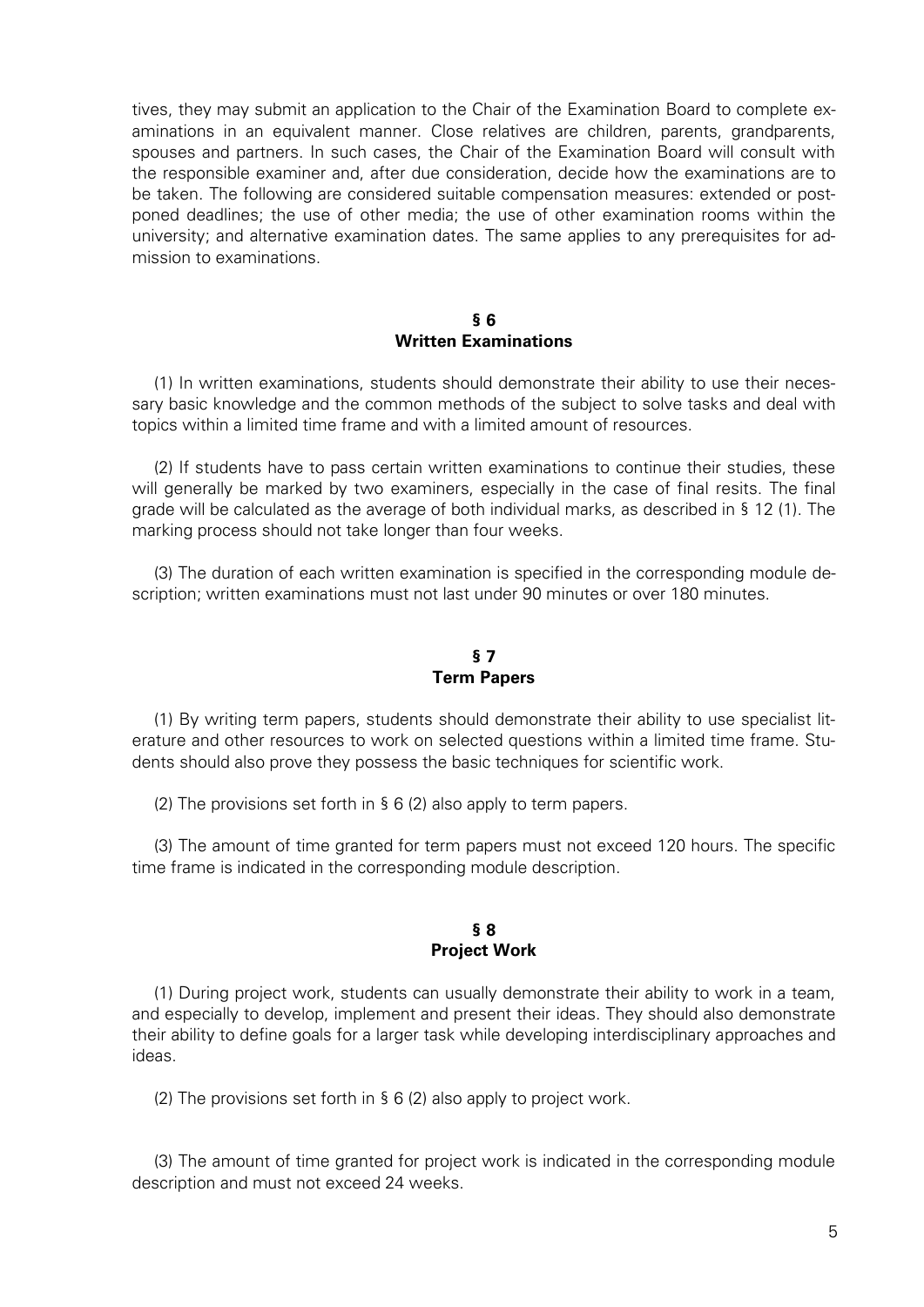(4) If project work is carried out in groups, the individual contributions of each member must be clearly visible and assessable in accordance with the requirements indicated in § 8 (1).

# **§ 9 Oral Examinations**

(1) In oral examinations, students should demonstrate their familiarity with the assessed topic by understanding and responding to specific questions within this context. Students should also prove they have the basic knowledge expected at this level of study.

(2) Oral examinations are generally taken as individual assessments before a panel of at least two examiners, or before one examiner in the presence of an observer who has knowledge of the subject area (§ 19).

(3) Oral examinations last between 15 and 60 minutes. The specific time frame is indicated in the corresponding module description.

(4) The essential subjects and results of oral examinations must be detailed in a log. Students must be given their results at the end of the oral examination.

(5) If students wish to take an examination at a later date, they should be allowed to sit in on another candidate's examination, provided there is enough room and the candidate does not object. However, they are not allowed to listen to feedback or the announcement of examination results.

#### **§ 10 Presentations**

(1) By delivering presentations, students should demonstrate their ability to prepare and present specific issues. The scope and structure of presentations are determined for each assignment.

(2) The provisions set forth in § 6 (2) Sentence 1 and 2 apply accordingly. One of the examiners should be the teacher responsible for the course in which the presentation is assigned and delivered.

(3) The provisions set forth in § 9 (4) apply accordingly.

#### **§ 11 Other Examinations**

(1) Students may have to take other types of controlled examination that demand the same levels of performance, in which case they will be assessed according to the same standards; such examinations are detailed in each module description, including their requirements and duration. Other types of examination include simulations, presentations with follow-up discussions, and multimedia presentations.

(2) Simulations allow students to demonstrate their linguistic and social skills in various situations, such as negotiations, conferences and job interviews. Presentations with follow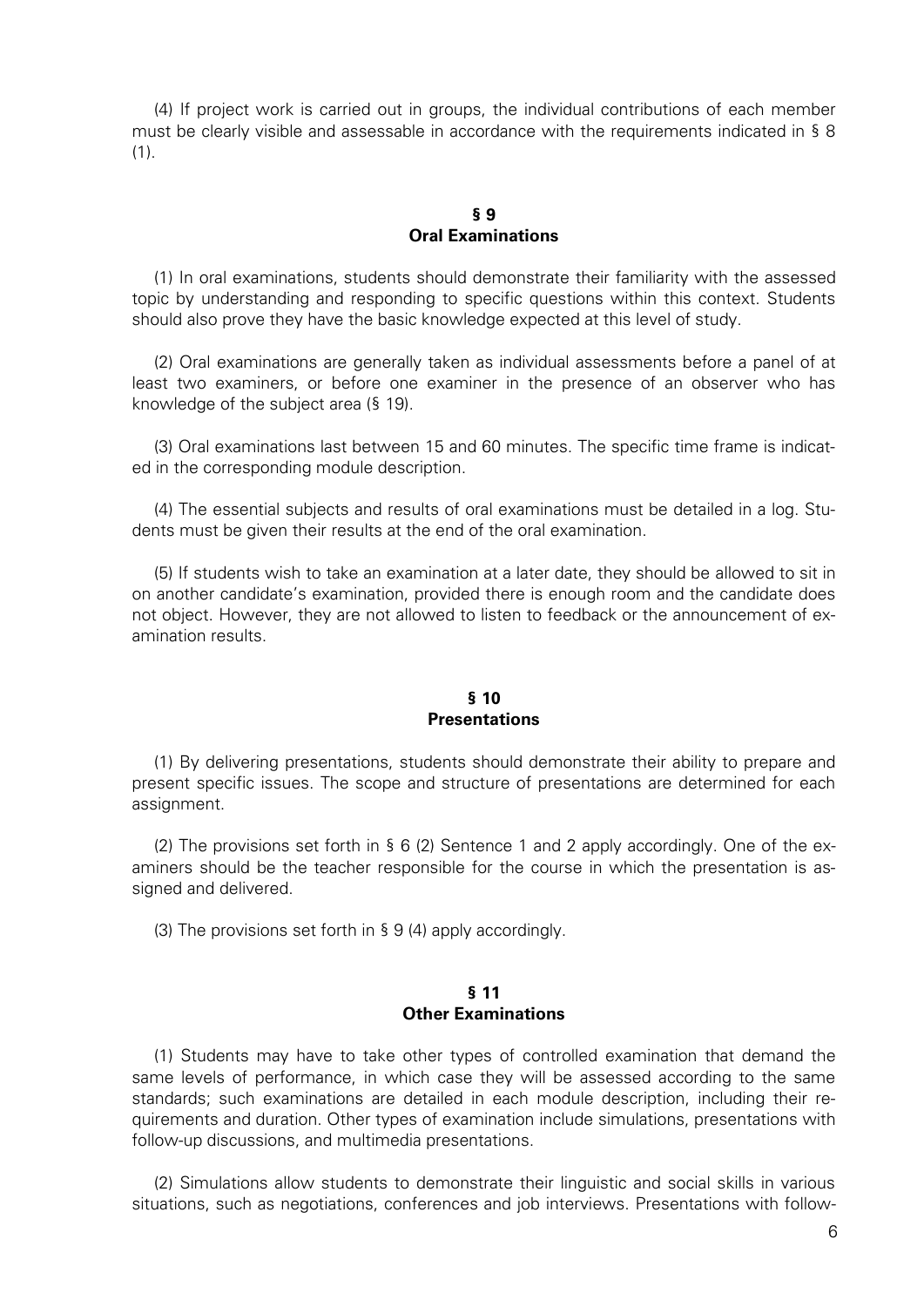up discussions allow students to summarise the results of their independent research before partaking in a follow-up discussion with specialists. Multimedia presentations allow students to display the results of their independent work with the help of multimedia resources.

(3) The provisions set forth in § 6 (2) also apply to other written examinations. The provisions set forth in § 9 (2) and (4) also apply to other non-written examinations.

# **§ 12 Evaluation of Examinations, Calculation and Weighting of Grades, Announcement of Examination Results**

(1) The grading of individual examinations is determined by the responsible examiners. The following grades must be used:

| $1 = \text{very good}$ | $=$ an outstanding performance;                                                           |
|------------------------|-------------------------------------------------------------------------------------------|
| $2 = good$             | = a performance that significantly exceeds the average<br>requirements;                   |
|                        |                                                                                           |
| $3 =$ satisfactory     | $=$ a performance that meets the average requirements;                                    |
| $4 =$ sufficient       | = a performance that meets the requirements despite its shortcom-                         |
|                        | ings;                                                                                     |
| $5 =$ insufficient     | = a performance that fails to meet the requirements due to signifi-<br>cant shortcomings. |

In order to differentiate further between individual grades, they may be raised or lowered by 0.3 to intermediate values; however, grades of 0.7, 4.3, 4.7 and 5.3 cannot be awarded. Certain individual examinations may be exceptionally marked as a mere "pass" or "fail" (ungraded examinations) if this is indicated in the corresponding module description. Ungraded examinations marked as a "pass" do not count towards further grade calculations; ungraded examinations marked as a "fail" count as a grade of 5.0 ("insufficient").

(2) Module grades are calculated as the weighted average of grades achieved in module examinations; the weighting is indicated in each module description. Only the first decimal place is taken into account; all other decimal places are deleted without rounding. Module grades are awarded according to the following averages:

| 1.5 and below       | $=$ very good    |
|---------------------|------------------|
| from 1.6 to 2.5     | $=$ good         |
| from $2.6$ to $3.5$ | $=$ satisfactory |
| from 3.6 to 4.0     | $=$ sufficient   |
| 4.1 and above       | $=$ insufficient |

(3) If the only examination taken throughout a module is ungraded, the module will be marked as a mere "pass" or "fail" depending on the mark achieved in the examination (ungraded module examination). Ungraded module examinations do not count towards further grade calculations.

(4) An overall grade is calculated for the master's examination. The overall grade of the master's examination is calculated based on the final grade achieved in the master's thesis (with 60% weighting) and the grades achieved in the modules described in § 27 (1), which are weighted according to their credits. The final grade of the master's thesis is made up of the grade awarded for the master's thesis itself (with 75% weighting) and the grade awarded for the defence of the master's thesis (with 25% weighting). The provisions set forth in § 12 (2) Sentence 2 and 3 also apply to the calculation of the overall and final grades.

(5) The overall grade of the master's examination is also indicated as a relative grade ac-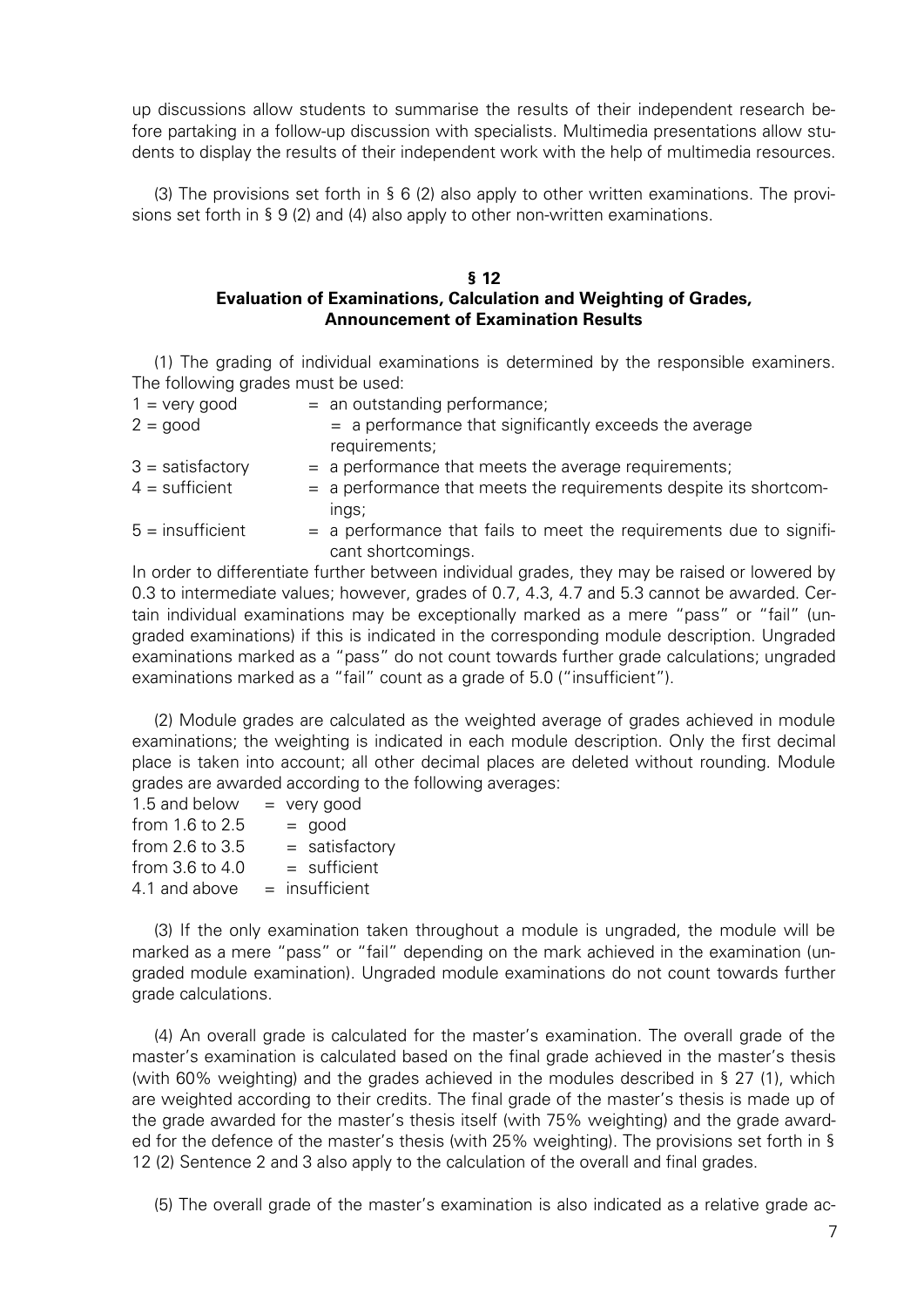cording to the ECTS assessment scale.

(6) The arrangements for the announcement of examination results will be communicated to students through the faculty's typical channels.

# **§ 13 Absence, Withdrawal, Cheating and Breach of Regulations**

(1) Examinations will be marked as "insufficient" (5.0) or "failed" if students fail to attend a compulsory examination or withdraw from the same without a valid reason. The same applies if an examination is not completed within the specified time frame.

(2) The alleged reason for the absence or withdrawal must be communicated to the Examination Office in a credible written statement. If students claim illness, they must usually substantiate their claim with a medical certificate and, in case of doubt, an official medical certificate. Whenever illness prevents a student from punctually registering for their first attempt at a particular examination, taking resits, attending examinations or meeting examination deadlines, the illness of a child under their sole custody will be considered equivalent to their own illness. If such grounds are acknowledged, a new examination date will be scheduled. In such cases, any existing examination results should be credited. The Examination Board grants withdrawals and acknowledges grounds for absence.

(3) If students attempt to influence the result of an examination by cheating or using unauthorised aids, the examination will be marked as "insufficient" (5.0). Ungraded examinations will be marked as "failed". If students disrupt orderly examination proceedings, the examiner or invigilator present may prevent such students from continuing the examination; in such cases, the examination will be marked as "insufficient" (5.0) or "failed". In serious cases, the Examination Board may even prevent such students from taking any further examinations.

(4) The provisions set forth in § 13 (1 - 3) also apply to any prerequisites for admission to examinations, as well as to the master's thesis and defence.

# **§ 14 Passes and Fails**

(1) A module examination will be considered passed if the module grade is at least "sufficient" (4.0) or the ungraded module examination is marked as a "pass". Once a module examination has been passed, the credits indicated in the module description will be awarded.

(2) The master's examination will be considered passed if passes have been awarded in the module examinations, master's thesis and thesis defence. The master's thesis and its defence will be considered passed if they have been awarded a grade of at least "sufficient"  $(4.0).$ 

(3) A module examination will be considered failed if the module grade is below "sufficient" (4.0) or the ungraded module examination is marked as a "fail".

(4) A module examination will be considered definitively failed if the module grade is below "sufficient" (4.0) or the ungraded module examination is marked as a "fail" and cannot be retaken. The master's thesis and its defence will be considered definitively failed if they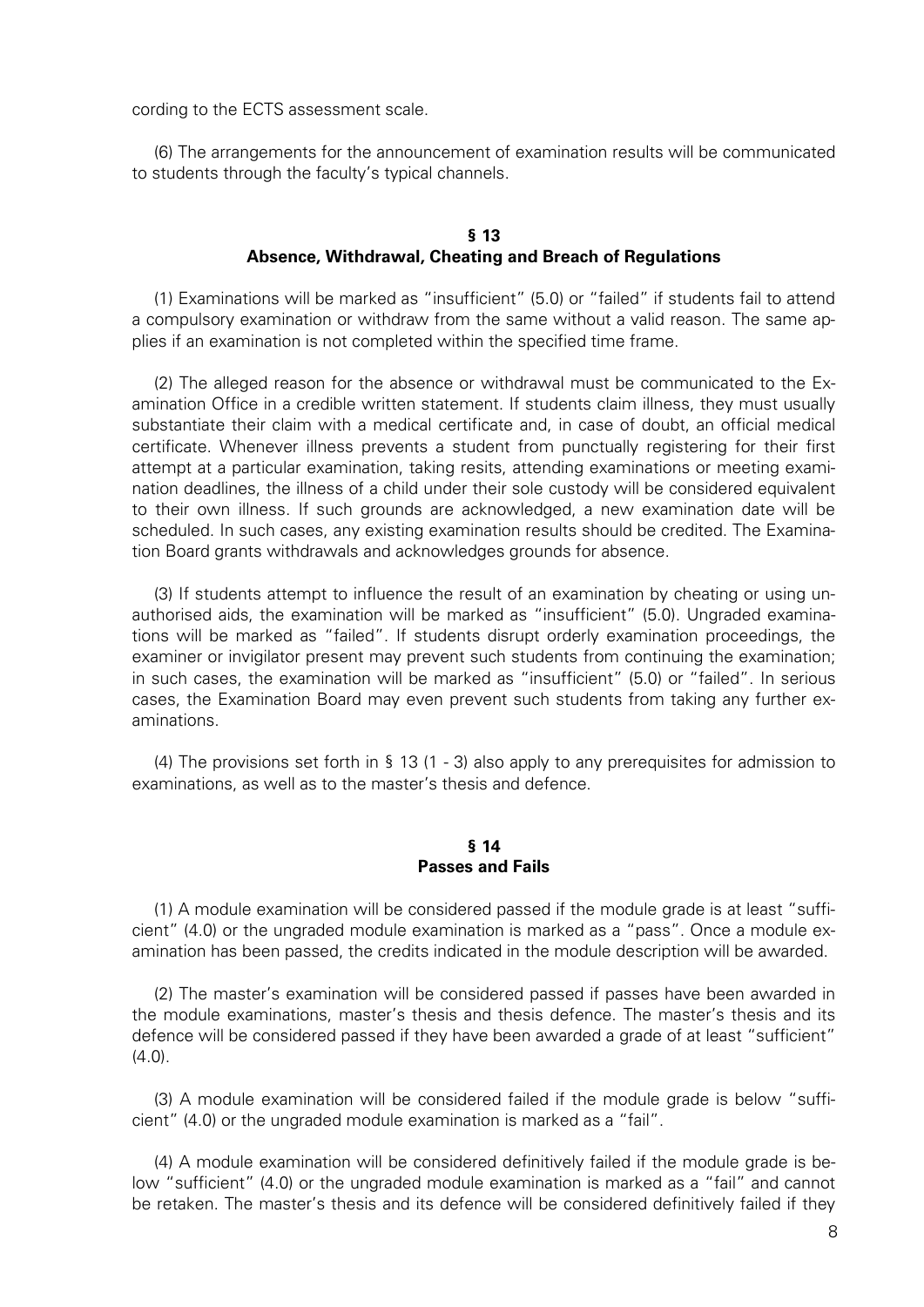have been awarded a grade below "sufficient" (4.0) and cannot be retaken.

(5) The master's examination will be considered (definitively) failed if either a module examination, the master's thesis or its defence has been (definitively) failed. The provisions set forth in § 3 (1) remain unaffected.

(6) If students have failed a module examination, or if their master's thesis or defence has been awarded a grade below "sufficient" (4.0), they will be informed whether, how and when the work concerned can be reattempted.

(7) If students fail their master's examination, they may submit the necessary evidence and proof of de-registration alongside an application to receive a certificate detailing the examinations they have taken and the corresponding grades – and any missing examinations – and indicating that the master's examination has not been passed.

#### **§ 15 Free Attempts**

(1) If the admission requirements are met, module examinations may also be taken before the semesters specified in the study schedule (free attempts).

(2) If students pass a module examination or achieve a grade of at least "sufficient" (4.0) in a free attempt, they may submit one resit application for the next regular examination date. In such cases, the best grade will count. The form and deadline of such applications will be determined by the Examination Board and announced through the Faculty's usual channels. Once the next regular examination date or application deadline has passed, students may no longer improve their grade. If students resit a module examination to improve their grade, examinations that have been awarded a grade of at least "sufficient" (4.0) in a free trial may be credited upon request. If an examination is marked as a "pass" in a free attempt, it will be officially recognised.

(3) If a module examination is failed in a free attempt, it will not be considered taken. Examinations that have been awarded a grade of at least "sufficient" (4.0) or a "pass" will be taken into account during the following round of examinations. If students take the opportunity to improve their grades, as described in § 15 (2), the better of the two grades will be taken into account.

(4) In addition to the provisions set forth in § 3 (4), if students have to interrupt their studies due to a prolonged period of illness suffered by themselves or a child under their sole custody, these periods will not be taken into account when setting the deadlines for free attempts.

# **§ 16 Module Examination Resits**

(1) Failed module examinations may be retaken once within a year of the first attempt. This period will begin once the module examination has been announced as failed. After this period, module examinations will be marked as a fail once again.

(2) Second resits must be taken on the next possible examination date. After this date, module examinations will be marked as a definitive fail. Further resits will not be permitted.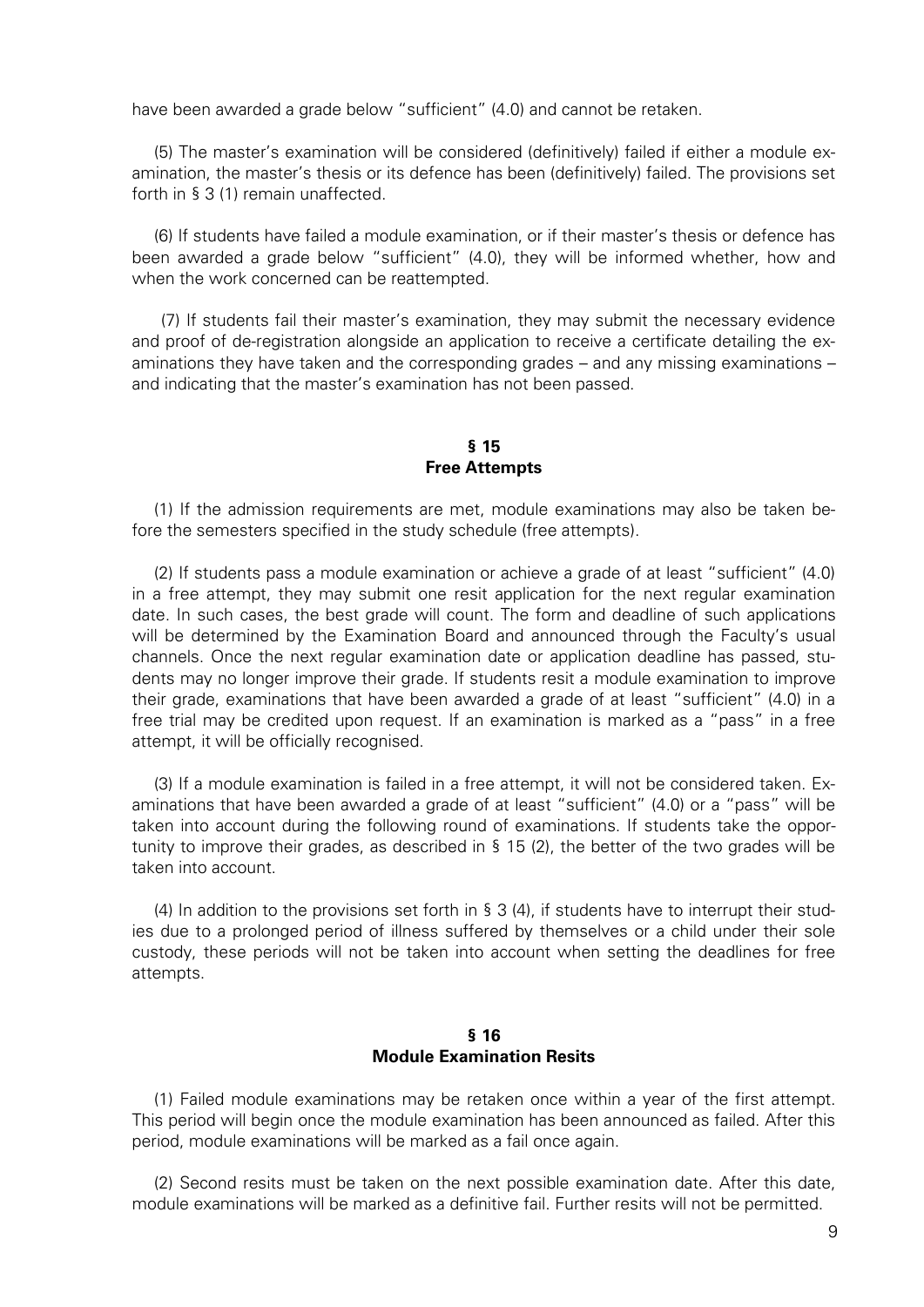(3) If a failed module examination consists of several assessments, the only assessments to be retaken will be those awarded a grade below "sufficient" (4.0) or marked as a "fail".

(4) Passed module examinations may only be retaken in the case described in § 15 (2), in which case all assessments will be retaken.

(5) Failed attempts to pass a module examination from the same degree programme or other courses of study will be taken into account.

#### **§ 17**

### **Recognition of Coursework and Examinations, Study Periods and Qualifications Achieved Outside Higher Education**

(1) Coursework and examinations completed at a higher education institution will be recognised upon request, unless there are significant differences with regard to the acquired skills. Consideration will also be given to any further agreements concluded by the Technische Universität Dresden, the German Rectors' Conference (HRK) and the Standing Conference of the Ministers of Education and Cultural Affairs (KMK), as well as any agreements ratified by the Federal Republic of Germany.

(2) Qualifications obtained outside higher education will be recognised upon request, provided they are of an equivalent standard. They will be deemed equivalent if their content, scope and requirements are essentially the same as parts of the Master's Degree in Computer Science at the Technische Universität Dresden. No schematic comparison will be made; the courses will be considered and evaluated as a whole. Qualifications obtained outside higher education may only replace 50% of the degree programme at most.

(3) Coursework and examinations completed on the same degree programme in the Federal Republic of Germany will be officially recognised.

(4) Coursework and examinations completed at a higher education institution may be recognised despite considerable differences if their content and qualification objectives have the same overall sense and purpose as an optional module on this degree programme and thereby constitute a structural equivalent. A student's transcript will display the actual credits and examinations that have been taken.

(5) If coursework and examinations completed at a higher education institution are recognised or recorded as described in § 17 (1), (3) and (4), or if qualifications obtained outside of higher education are recognised as described in § 17 (2), the corresponding study periods will also be officially recognised. If the grading systems are comparable, grades will be transferred and included in the overall grade calculation. If the grading systems are incomparable, the marks will be recorded as a "pass" but excluded from the overall grade calculation. The recognition of credits and examinations may be indicated in transcripts.

(6) The recognition of credits and examinations will be determined by the Examination Board. Students must submit the necessary documentation. Once this has been submitted, the recognition process must not last over one month. If credits or examinations are not recognised, the provisions set forth in § 18 (4) Sentence 1 will apply.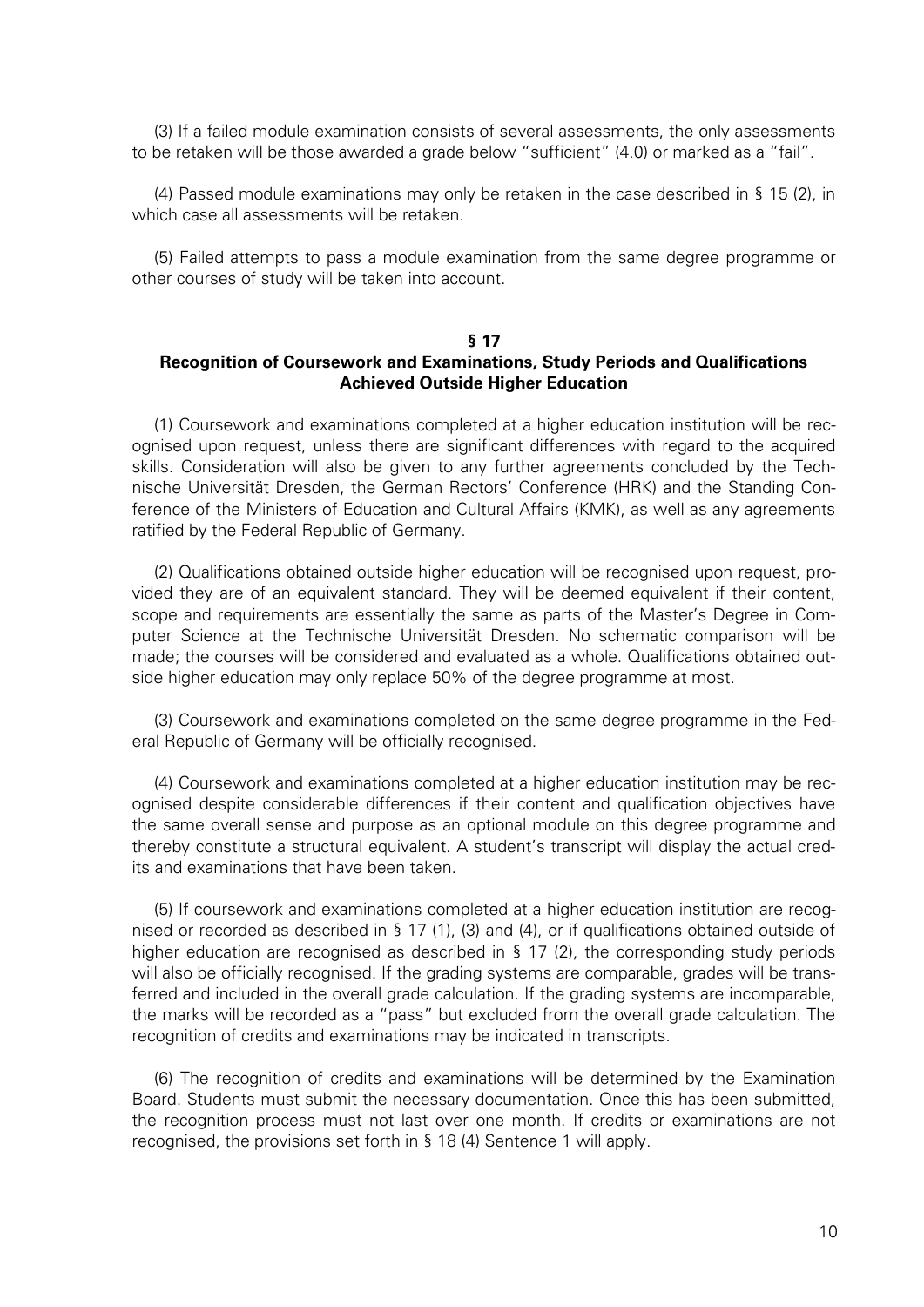#### **§ 18 Examination Board**

(1) An Examination Board will be formed for the Master's Degree in Computer Science; this will be responsible for organising and holding examinations and performing the tasks specified in these Examination Regulations. The Examination Board will be made up of three university lecturers, a research associate and a student. With the exception of the student, the members will serve on the Board for a period of three years. The student member will serve for one year.

(2) The Chair, deputy chair, and the other members and their deputies will be appointed by the Faculty Board (*Fakultätsrat*) in the Faculty of Computer Science; the student member will be nominated by the Student Representative Council. The Chair will generally direct the activities of the Examination Board.

(3) The Examination Board will ensure that the provisions set forth in these Examination Regulations are observed. It will regularly report to the Faculty on the development of examination and study periods, including the actual time spent working on master's theses and the distribution of grades in modules and overall. This report will be published by the Technische Universität Dresden in a suitable format. The Examination Board will make suggestions for the improvement of the Examination Regulations, Study Regulations, module descriptions and study schedule.

(4) Negative decisions must be communicated to the student concerned in writing, stating the reasons for the decision and detailing the appeals procedure. The Examination Board will act as the examining authority when determining the validity of appeals within a reasonable time frame and issuing notifications of appeal.

(5) The members of the Examination Board will be entitled to attend examinations and the thesis defence.

(6) The members of the Examination Board and their deputies will be subject to official secrecy. If they are not employed as civil servants, the Chair will commit them to secrecy.

(7) On the basis of the decisions made by the Examination Board, the Examination Office (Prüfungsamt) will organise examinations and manage examination records.

# **§ 19 Examiners and Observers**

(1) The Examination Board will appoint examiners; these will be university lecturers and other persons authorised to examine under state law. The only persons appointed as observers will be those who have successfully completed the relevant master's examination or at least a comparable examination.

(2) Students may propose the supervisor for their master's thesis and the examiners for their oral examinations and thesis defence. Such proposals will not constitute an entitlement.

(3) The names of the examiners should be shared with students in good time.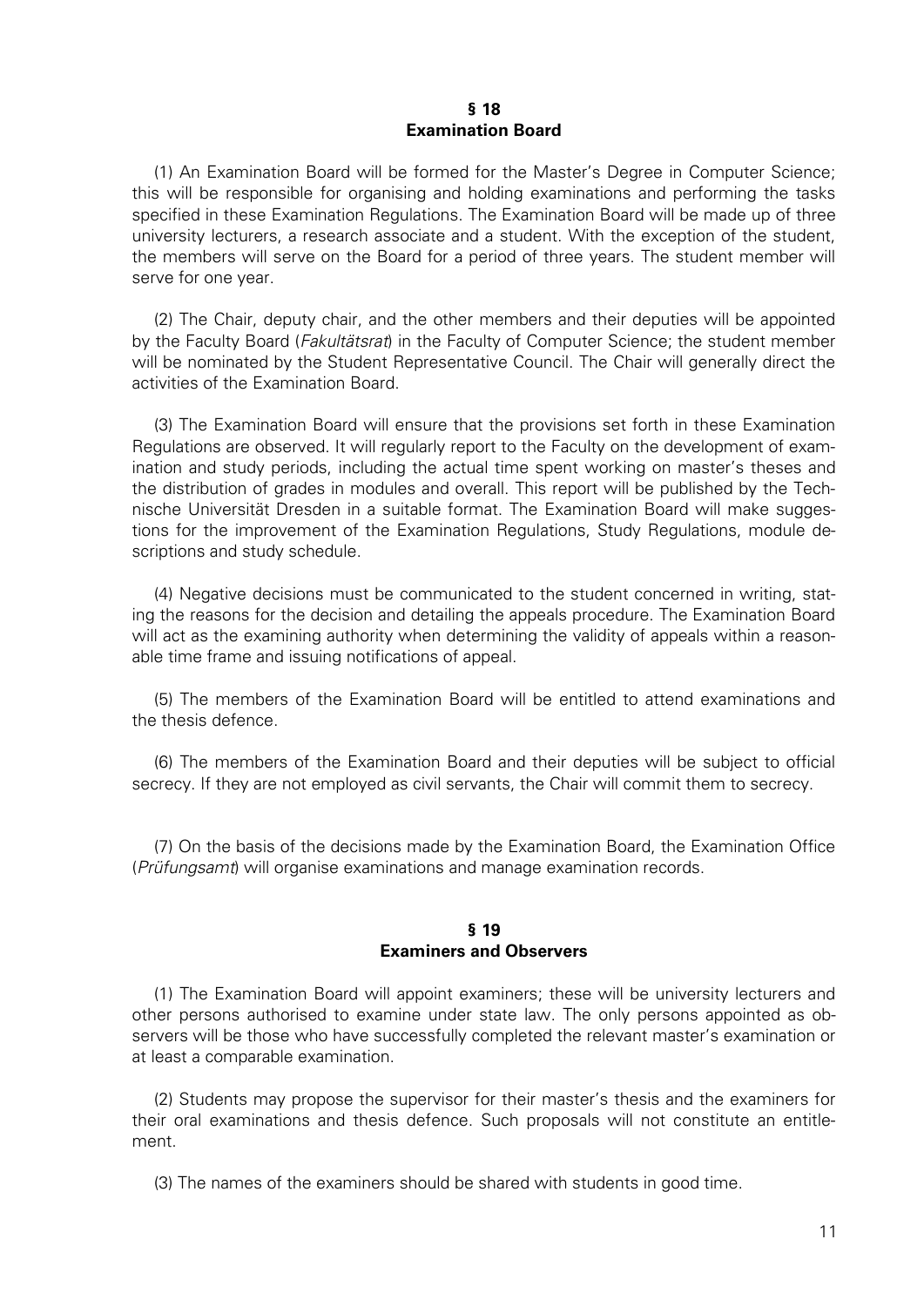(4) The provisions set forth in § 18 (6) also apply to examiners and observers.

#### **§ 20 Purpose of the Master's Examination**

By passing the master's examination, students will obtain the professional qualification facilitated through the degree programme. This will establish that students have a solid understanding of the subject matter, that they are able to apply scientific methods and knowledge, and that they have acquired the extensive specialist knowledge required for their transition into the professional arena.

#### **§ 21**

# **Purpose, Topic, Submission, Evaluation and Repetition of the Master's Thesis and Thesis Defence**

(1) The master's thesis should demonstrate that students are capable of using scientific methods to independently work on complex problems in their field of study within a specified time frame.

(2) The master's thesis may be supervised by a professor or another person authorised to examine students under the Saxon Higher Education Autonomy Act, provided this person works in the Faculty of Computer Science at the Technische Universität Dresden. An authorised examiner from outside the faculty may only supervise a master's thesis with the permission of the Chair of the Examination Board.

(3) The topic of the master's thesis will be issued by the Examination Board. The topic and date of issue must be recorded. Students may request their own topics. Following their request, the Examination Board will arrange for the topic of their master's thesis to be issued in good time. Topics will be officially issued by the Examination Board – at the latest – at the beginning of the semester following the completion of their last module examination.

(4) A topic may only be rejected once, and this must be done within two months of its issue date. If students are reattempting their master's thesis, however, the topic may only be rejected if they did not make use of this option when writing their first thesis. If students reject their topic, they will be immediately issued a new one in accordance with § 21 (3) Sentence 1 to 3.

(5) The master's thesis may also be submitted as group work, provided the individual contributions of each student meet the requirements specified in § 21 (1) and can be clearly distinguished from one another and assessed as individual pieces of work through the indication of sections, page numbers or other objective criteria that allow a clear distinction to be made.

(6) The master's thesis must be written in German – or, following a successful request made to the Examination Board, in English – and punctually submitted to the Examination Office in two typed and bound copies, alongside a digital copy saved on a suitable data carrier; the submission date must be recorded. When submitting their master's thesis, students must declare in writing that they have completed their work – or, in the case of group work, their indicated share of the work – on their own and without the help of anything other than the indicated sources and resources.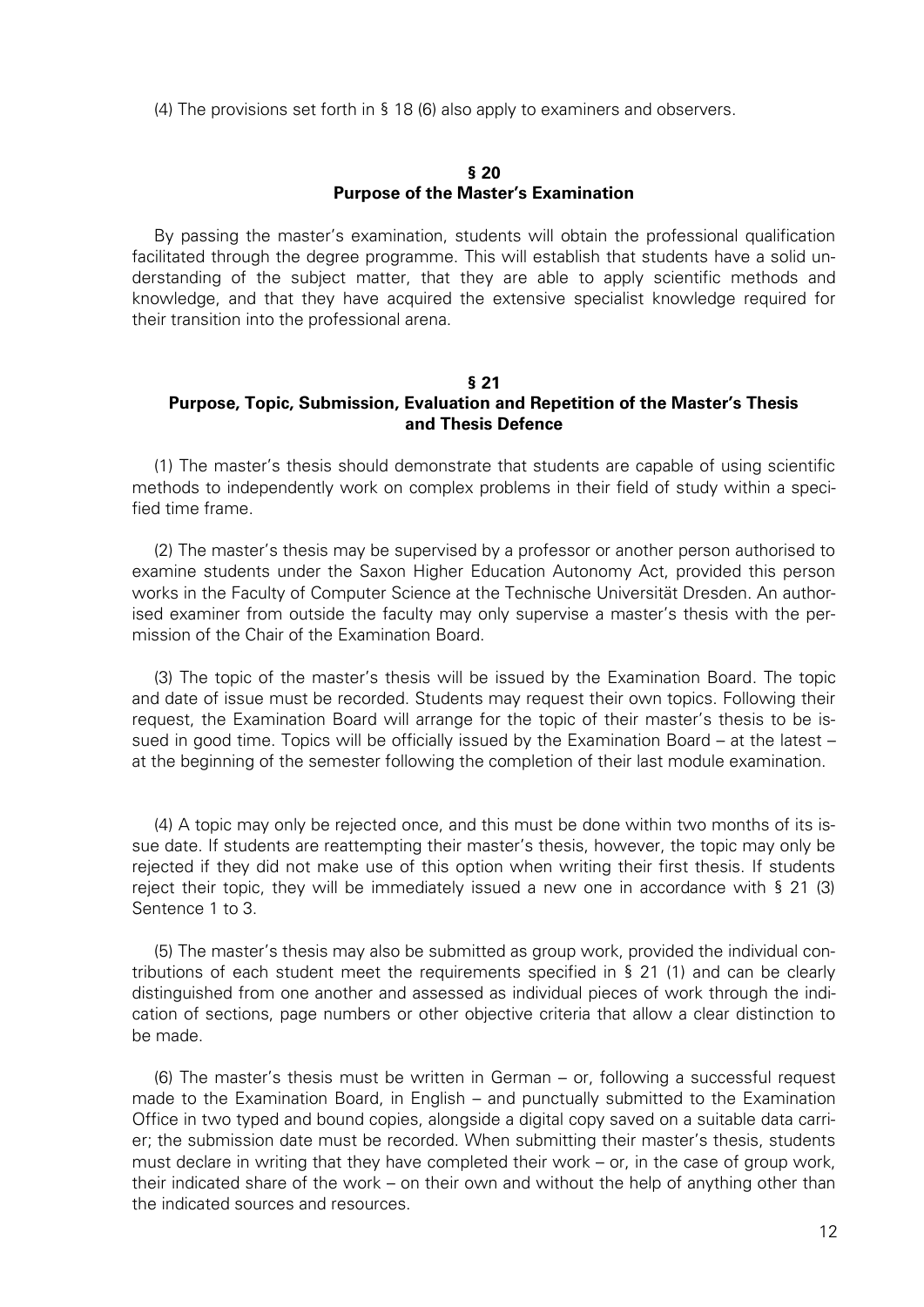(7) The master's thesis will be marked individually by two examiners according to the system described in § 12 (1) Sentence 1 to 3. One of the examiners should be the thesis supervisor. The marking process should not take longer than two weeks.

(8) The grade awarded for the master's thesis will be calculated as the average of the grades awarded by each examiner. If the grades awarded by each examiner differ by over two levels, the definitive grade will only be the average of each grade if both examiners agree to this. If the examiners cannot reach an agreement, the Examination Board will have the master's thesis marked by a further examiner. The grade awarded for the master's thesis will then be calculated as the average of all three individual marks. The provisions set forth in § 12 (2) Sentence 2 and 3 apply accordingly.

(9) If one examiner awards a grade of at least "sufficient" (4.0) while the other examiner awards a grade of "insufficient" (5.0), the Examination Board will have the master's thesis marked by a further examiner. This will determine whether the master's thesis has been passed or failed. If a pass is awarded, the final grade of the master's thesis will be calculated as the average of the individual pass marks; if a fail is awarded, the final grade will be calculated as the average of the individual fail marks. The provisions set forth in § 12 (2) Sentence 2 and 3 apply accordingly.

(10) If a master's thesis is awarded a grade below "sufficient" (4.0), it may be reattempted once within a year.

(11) Students must publicly explain and defend their master's thesis before the supervisor of their work (in his/her capacity as an examiner) and an observer. Further examiners may be consulted. The provisions set forth in  $\S 21$  (10),  $\S 9$  (4) and  $\S 12$  (1) Sentence 1 to 3 apply accordingly.

# **§ 22 Transcript and Master's Degree Certificate**

(1) Students will promptly receive a transcript to confirm they have passed their master's examination; this will be issued within four weeks if possible. The transcript for the master's examination will include the grades achieved in the modules outlined in § 27 (1), the topic and final grade of the master's thesis, the thesis supervisor, and the overall grade. The grades achieved in each examination will be indicated in a supplement to the transcript. Students may also request the inclusion of any grades achieved in additional modules and the amount of time taken to successfully complete the master's examination.

(2) Students will receive their transcript alongside a master's degree certificate bearing the same date. This will certify the awarding of the master's degree. Master's degree certificates will be signed by the Rector and the Chair of the Examination Board, and they will bear the seal of the Technische Universität Dresden. Students will also be given English translations of their certificate and transcript.

(3) Transcripts will bear the date of a student's final examination, as defined in § 14 (2). They will be signed by the Chair of the Examination Board and the Dean of the Faculty of Computer Science, and they will bear the seal of the Technische Universität Dresden.

(4) The Technische Universität Dresden will issue a Diploma Supplement (DS) in accordance with the "Diploma Supplement Model" of the European Union / Council of Europe /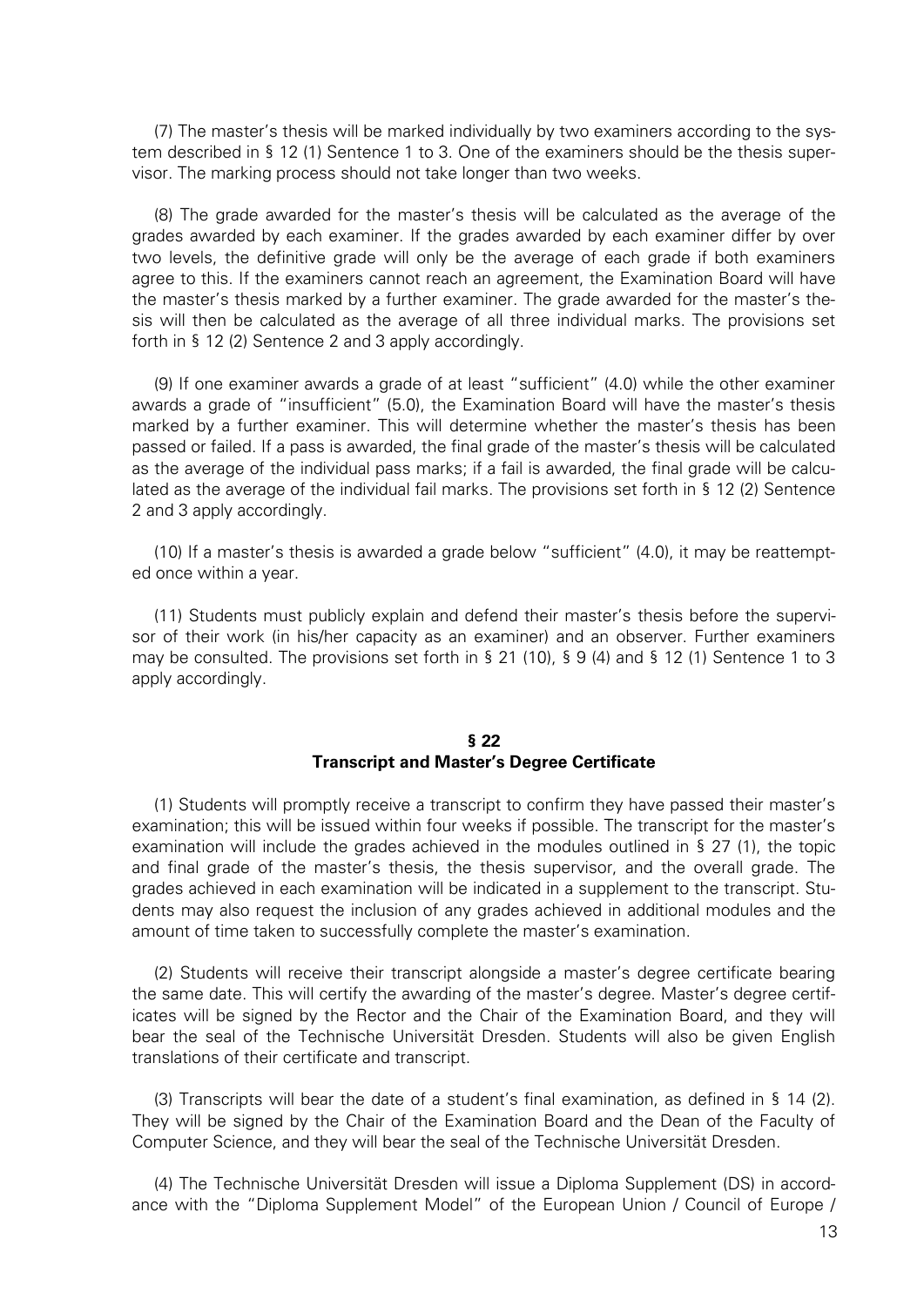UNESCO. The current version of the text agreed between the KMK and HRK will be used to describe the national higher education and training system (DS Section 8).

#### **§ 23 Invalidity of the Master's Examination**

(1) If students have cheated during an examination and this is only discovered once their transcript has been issued, the grade achieved in that examination may be altered in accordance with § 13 (3). The Examination Board may declare a module examination as "insufficient" (5.0) and the master's examination as "failed". The same applies to ungraded module examinations, the master's thesis and the thesis defence.

(2) If students have taken an examination despite not meeting the requirements – without intending to cheat – and this is only discovered once their transcript has been issued, this shortcoming will be remedied by awarding a pass. If students have intentionally taken an examination despite not meeting the requirements, the Examination Board may declare the module examination as "insufficient" (5.0) and the master's examination as "failed". The same applies to ungraded module examinations, the master's thesis and the thesis defence.

(3) Students will be given the opportunity to comment before a decision is made.

(4) Invalid transcripts and their translations must be collected by the Chair of the Examination Board and, if necessary, reissued. If the master's examination has been declared "failed" due to cheating, invalid transcripts must be collected alongside the master's degree certificate, all translations and the Diploma Supplement. The decisions described in § 23 (1) and § 23 (2) Sentence 2 and 3 can no longer be made five years following a transcript's issue date.

### **§ 24 Access to Examination Records**

In the year following the end of the examination process, students may submit a request to gain prompt access to their written examination papers, corresponding examiner reports and their examination records.

# **Section 2: Subject-Specific Regulations**

# **§ 25 Duration, Structure and Scope of the Degree Programme**

(1) The standard period of study described in § 1 runs over 4 semesters.

(2) The degree programme is structured in modules and concluded with the master's thesis and defence.

(3) Once students have passed the master's examination, they will have obtained a total of 120 credits in their modules, master's thesis and defence.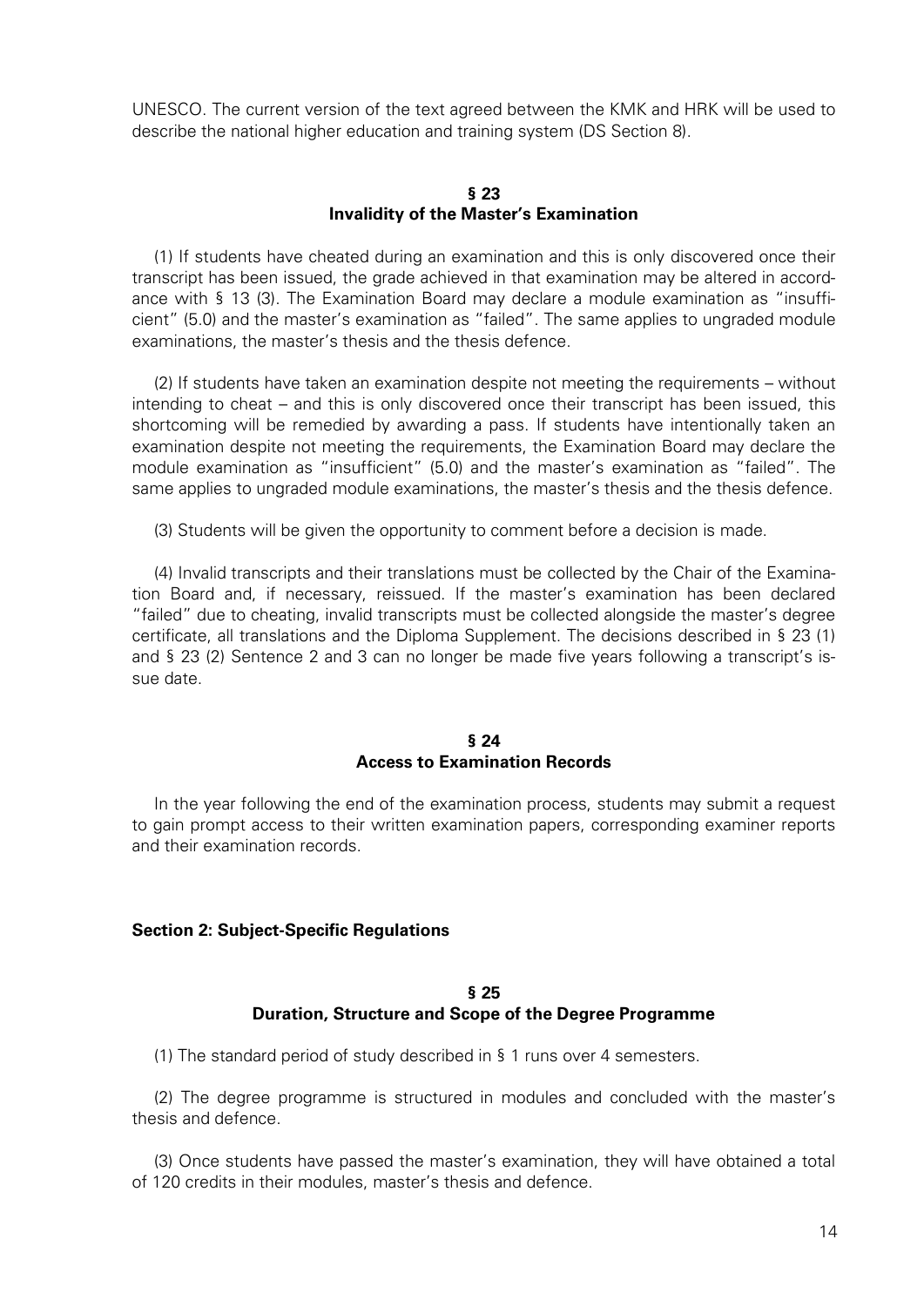#### **§ 26**

# **Academic Requirements for the Master's Examination**

Coursework may be requested as a prerequisite for admission to examinations. Their number, type and structure are specified in module descriptions, and the number of resit opportunities may also be limited. Students must have achieved a grade of at least "sufficient" (4.0) or a "pass" in the examinations taken in their chosen introductory modules before receiving a topic for their master's thesis. Students must have obtained a grade of at least "sufficient" (4.0) in their master's thesis before their defence of the same.

#### **§ 27 Subject, Nature and Scope of the Master's Examination**

(1) The master's examination comprises all examinations taken in core modules and optional modules, as well as the master's thesis and defence.

(2) The core modules are:

- 1. Research and Development in Computer Science; and
- 2. General Skills in Computer Science.

(3) The optional modules are:

- 1. the basic modules
	- a) Applied Computer Science;
	- b) Artificial Intelligence;
	- c) Software and Web Engineering;
	- d) System Architecture;
	- e) Computer Engineering;
	- f) Theoretical Computer Science;
	- g) Graphic Data Processing;
	- h) Non-IT Applications
- of which three must be chosen; and
- 2. the advanced modules
	- a) Advanced Applied Computer Science;
	- b) Advanced Artificial Intelligence;
	- c) Advanced Software and Web Engineering;
	- d) Advanced System Architecture
	- e) Advanced Computer Engineering;
	- f) Advanced Theoretical Computer Science;
	- g) Advanced Graphic Data Processing

of which one must be chosen to complement one of the basic modules listed from a) to g) under Number 1 above; and

3. the introductory modules

- a) Introduction to Basic Research in Computer Science and Introductory Project to Basic Research in Computer Science;
- b) Introduction to Applied Research in Computer Science and Introductory Project to Applied Research in Computer Science

of which one pair must be chosen.

(4) The required examinations assigned to each module, their nature and structure will be specified in the module descriptions. Unless otherwise stated in a module description, the subject of an examination will be the contents and skills acquired in the respective module.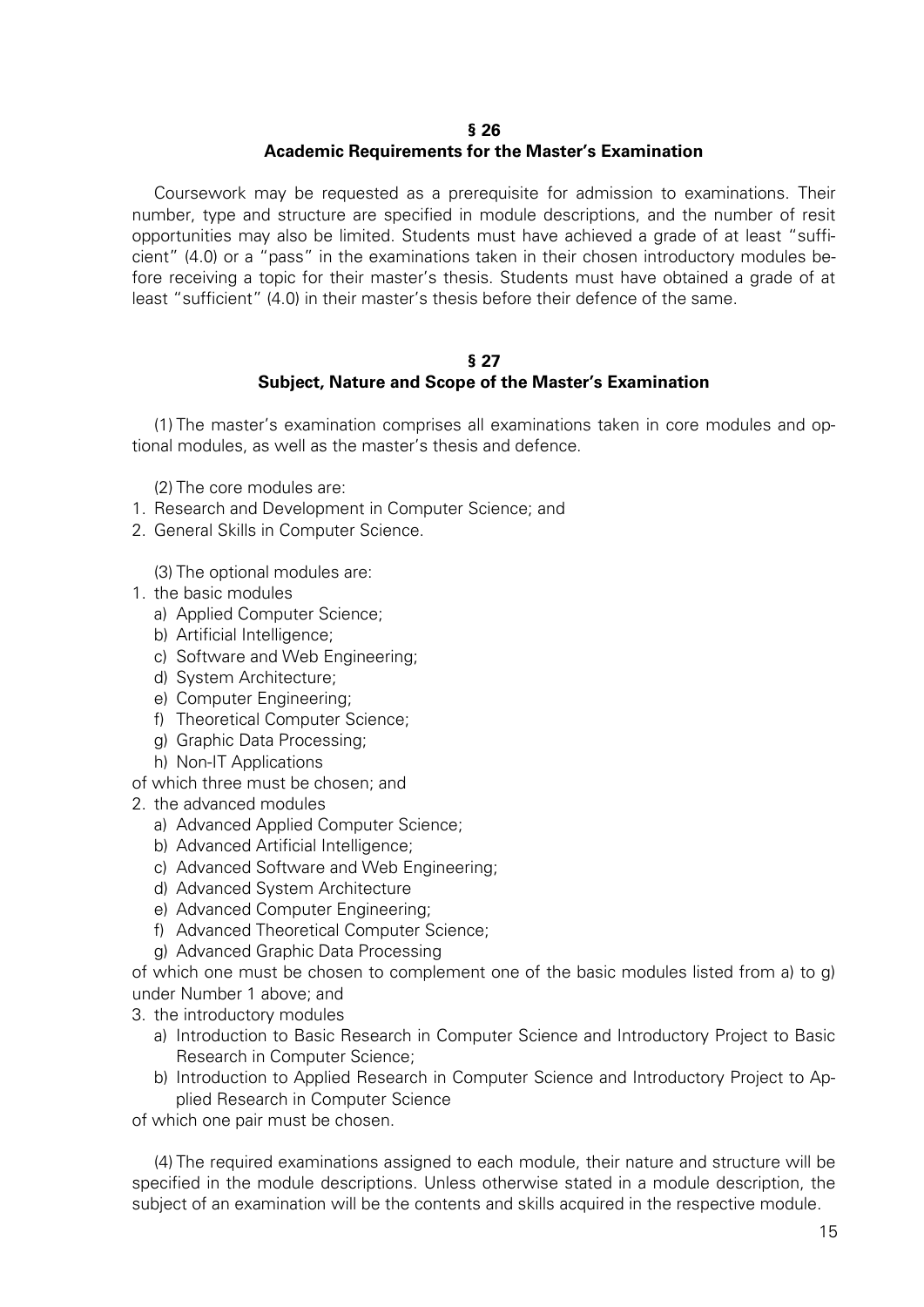(5) Students may take examinations in additional modules to those listed in § 27 (1). Such module examinations may be taken from the entire range of modules offered by the various faculties at the Technische Universität Dresden, or at a cooperating higher education institution, as determined following consultation with the candidate or examiner concerned. These do not count towards student workload or overall grades.

#### **§ 28 Deadline for the Submission of the Master's Thesis and the Duration of the Thesis Defence**

(1) Students will be given 22 weeks to complete their master's thesis; they will obtain 29 credits. Supervisors will define the topic, tasks and scope of the master's thesis to ensure that the submission deadline can be met. The Examination Board may extend the submission deadline by a maximum of 13 weeks in exceptional cases on the basis of a substantiated request; this will have no bearing on the amount of credits obtained.

(2) The defence of the master's thesis lasts 60 minutes. 1 credit point is awarded.

### **§ 29 Master's Degree**

Once students have passed the master's examination, they will be awarded with the title of "Master of Science" (or "M.Sc." for short).

# **Section 3: Final Provisions**

#### **§ 30 Entry into Force and Publication**

These Examination Regulations will enter into force on 1 October 2010 and will be published in the Official Bulletin of the Technische Universität Dresden.

These Examination Regulations have been issued on the basis of the Resolution of the Faculty Board of Computer Science of 27 September 2010 and the Approval of the Rectorate of 25 November 2014.

Dresden,

# The Rector of the Technische Universität Dresden